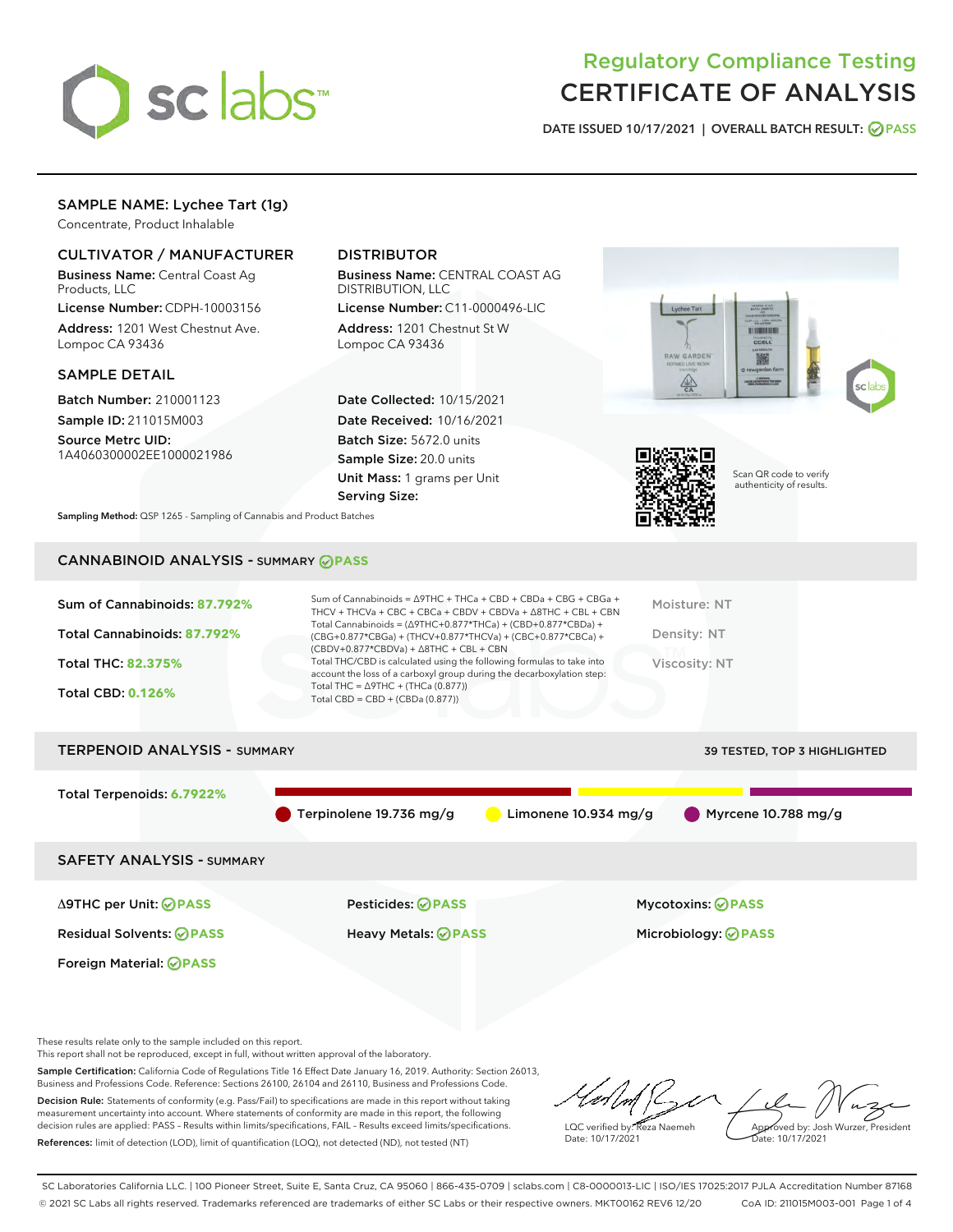



LYCHEE TART (1G) | DATE ISSUED 10/17/2021 | OVERALL BATCH RESULT: @ PASS

#### CANNABINOID TEST RESULTS - 10/17/2021 2 PASS

Tested by high-performance liquid chromatography with diode-array detection (HPLC-DAD). **Method:** QSP 1157 - Analysis of Cannabinoids by HPLC-DAD

#### TOTAL CANNABINOIDS: **87.792%**

Total Cannabinoids (Total THC) + (Total CBD) + (Total CBG) + (Total THCV) + (Total CBC) + (Total CBDV) + ∆8THC + CBL + CBN

TOTAL THC: **82.375%** Total THC (∆9THC+0.877\*THCa)

TOTAL CBD: **0.126%**

Total CBD (CBD+0.877\*CBDa)

TOTAL CBG: 2.911% Total CBG (CBG+0.877\*CBGa)

TOTAL THCV: 1.86% Total THCV (THCV+0.877\*THCVa)

TOTAL CBC: ND Total CBC (CBC+0.877\*CBCa)

TOTAL CBDV: ND Total CBDV (CBDV+0.877\*CBDVa)

| <b>COMPOUND</b>  | LOD/LOQ<br>(mg/g)          | <b>MEASUREMENT</b><br><b>UNCERTAINTY</b><br>mg/g | <b>RESULT</b><br>(mg/g) | <b>RESULT</b><br>(%) |
|------------------|----------------------------|--------------------------------------------------|-------------------------|----------------------|
| Δ9THC            | 0.06 / 0.26                | ±28.337                                          | 823.75                  | 82.375               |
| <b>CBG</b>       | 0.06/0.19                  | ±1.147                                           | 29.11                   | 2.911                |
| <b>THCV</b>      | 0.1/0.2                    | ±0.93                                            | 18.6                    | 1.86                 |
| $\triangle$ 8THC | 0.1/0.4                    | ±0.23                                            | 2.9                     | 0.29                 |
| <b>CBN</b>       | 0.1 / 0.3                  | ±0.15                                            | 2.3                     | 0.23                 |
| <b>CBD</b>       | 0.07/0.29                  | ±0.058                                           | 1.26                    | 0.126                |
| <b>THCa</b>      | 0.05/0.14                  | N/A                                              | <b>ND</b>               | <b>ND</b>            |
| <b>THCVa</b>     | 0.07 / 0.20                | N/A                                              | <b>ND</b>               | <b>ND</b>            |
| <b>CBDa</b>      | 0.02/0.19                  | N/A                                              | <b>ND</b>               | <b>ND</b>            |
| <b>CBDV</b>      | 0.04 / 0.15                | N/A                                              | <b>ND</b>               | <b>ND</b>            |
| <b>CBDVa</b>     | 0.03/0.53                  | N/A                                              | <b>ND</b>               | <b>ND</b>            |
| <b>CBGa</b>      | 0.1/0.2                    | N/A                                              | <b>ND</b>               | <b>ND</b>            |
| <b>CBL</b>       | 0.06 / 0.24                | N/A                                              | <b>ND</b>               | <b>ND</b>            |
| <b>CBC</b>       | 0.2 / 0.5                  | N/A                                              | <b>ND</b>               | <b>ND</b>            |
| <b>CBCa</b>      | 0.07/0.28                  | N/A                                              | <b>ND</b>               | <b>ND</b>            |
|                  | <b>SUM OF CANNABINOIDS</b> |                                                  | 877.92 mg/g             | 87.792%              |

#### **UNIT MASS: 1 grams per Unit**

| ∆9THC per Unit                                                                            | 1120 per-package limit | 823.75 mg/unit<br><b>PASS</b> |  |  |  |
|-------------------------------------------------------------------------------------------|------------------------|-------------------------------|--|--|--|
| <b>Total THC per Unit</b>                                                                 |                        | 823.75 mg/unit                |  |  |  |
| <b>CBD per Unit</b>                                                                       |                        | $1.26$ mg/unit                |  |  |  |
| <b>Total CBD per Unit</b>                                                                 |                        | $1.26$ mg/unit                |  |  |  |
| <b>Sum of Cannabinoids</b><br>per Unit                                                    |                        | 877.92 mg/unit                |  |  |  |
| <b>Total Cannabinoids</b><br>per Unit                                                     |                        | 877.92 mg/unit                |  |  |  |
| <b>MOISTURE TEST RESULT</b><br><b>DENSITY TEST RESULT</b><br><b>VISCOSITY TEST RESULT</b> |                        |                               |  |  |  |

Not Tested

Not Tested

Not Tested

#### TERPENOID TEST RESULTS - 10/17/2021

Terpene analysis utilizing gas chromatography-flame ionization detection (GC-FID). **Method:** QSP 1192 - Analysis of Terpenoids by GC-FID

| <b>COMPOUND</b>         | LOD/LOQ<br>(mg/g) | <b>MEASUREMENT</b><br><b>UNCERTAINTY</b><br>mg/g | <b>RESULT</b><br>(mg/g)                         | <b>RESULT</b><br>(%) |
|-------------------------|-------------------|--------------------------------------------------|-------------------------------------------------|----------------------|
| Terpinolene             | 0.008 / 0.026     | ±0.4046                                          | 19.736                                          | 1.9736               |
| Limonene                | 0.005 / 0.016     | ±0.1564                                          | 10.934                                          | 1.0934               |
| <b>Myrcene</b>          | 0.008 / 0.025     | ±0.1392                                          | 10.788                                          | 1.0788               |
| $\alpha$ Pinene         | 0.005 / 0.017     | ±0.0667                                          | 7.758                                           | 0.7758               |
| $\beta$ Pinene          | 0.004 / 0.014     | ±0.0575                                          | 5.004                                           | 0.5004               |
| Ocimene                 | 0.011 / 0.038     | ±0.1254                                          | 3.908                                           | 0.3908               |
| $\beta$ Caryophyllene   | 0.004 / 0.012     | ±0.1382                                          | 3.881                                           | 0.3881               |
| $\alpha$ Humulene       | 0.009/0.029       | ±0.0277                                          | 0.862                                           | 0.0862               |
| $\alpha$ Phellandrene   | 0.006 / 0.020     | ±0.0116                                          | 0.851                                           | 0.0851               |
| 3 Carene                | 0.005 / 0.018     | ±0.0088                                          | 0.618                                           | 0.0618               |
| $\alpha$ Terpinene      | 0.005 / 0.017     | ±0.0089                                          | 0.596                                           | 0.0596               |
| Fenchol                 | 0.010 / 0.034     | ±0.0220                                          | 0.569                                           | 0.0569               |
| <b>Terpineol</b>        | 0.016 / 0.055     | ±0.0341                                          | 0.555                                           | 0.0555               |
| Linalool                | 0.009 / 0.032     | ±0.0171                                          | 0.449                                           | 0.0449               |
| $\gamma$ Terpinene      | 0.006 / 0.018     | ±0.0059                                          | 0.342                                           | 0.0342               |
| Camphene                | 0.005 / 0.015     | ±0.0030                                          | 0.257                                           | 0.0257               |
| Valencene               | 0.009 / 0.030     | ±0.0095                                          | 0.138                                           | 0.0138               |
| trans-ß-Farnesene       | 0.008 / 0.025     | ±0.0048                                          | 0.135                                           | 0.0135               |
| <b>Borneol</b>          | 0.005 / 0.016     | ±0.0056                                          | 0.133                                           | 0.0133               |
| Eucalyptol              | 0.006 / 0.018     | ±0.0018                                          | 0.072                                           | 0.0072               |
| p-Cymene                | 0.005 / 0.016     | ±0.0015                                          | 0.054                                           | 0.0054               |
| Fenchone                | 0.009 / 0.028     | ±0.0014                                          | 0.049                                           | 0.0049               |
| Sabinene                | 0.004 / 0.014     | ±0.0006                                          | 0.047                                           | 0.0047               |
| Nerolidol               | 0.009 / 0.028     | ±0.0030                                          | 0.047                                           | 0.0047               |
| Sabinene Hydrate        | 0.006 / 0.022     | ±0.0015                                          | 0.040                                           | 0.0040               |
| $\alpha$ Bisabolol      | 0.008 / 0.026     | ±0.0021                                          | 0.039                                           | 0.0039               |
| Caryophyllene<br>Oxide  | 0.010 / 0.033     | ±0.0016                                          | 0.035                                           | 0.0035               |
| Citronellol             | 0.003 / 0.010     | ±0.0008                                          | 0.017                                           | 0.0017               |
| Geraniol                | 0.002 / 0.007     | ±0.0004                                          | 0.008                                           | 0.0008               |
| Nerol                   | 0.003 / 0.011     | N/A                                              | < 0                                             | <loq< th=""></loq<>  |
| Guaiol                  | 0.009 / 0.030     | N/A                                              | <loq< th=""><th><loq< th=""></loq<></th></loq<> | <loq< th=""></loq<>  |
| (-)-Isopulegol          | 0.005 / 0.016     | N/A                                              | <b>ND</b>                                       | <b>ND</b>            |
| Camphor                 | 0.006 / 0.019     | N/A                                              | ND                                              | <b>ND</b>            |
| Isoborneol              | 0.004 / 0.012     | N/A                                              | ND                                              | <b>ND</b>            |
| Menthol                 | 0.008 / 0.025     | N/A                                              | ND                                              | ND                   |
| $R-(+)$ -Pulegone       | 0.003 / 0.011     | N/A                                              | ND                                              | ND                   |
| <b>Geranyl Acetate</b>  | 0.004 / 0.014     | N/A                                              | ND                                              | ND                   |
| $\alpha$ Cedrene        | 0.005 / 0.016     | N/A                                              | ND                                              | ND                   |
| Cedrol                  | 0.008 / 0.027     | N/A                                              | ND                                              | ND                   |
| <b>TOTAL TERPENOIDS</b> |                   | 67.922 mg/g                                      | 6.7922%                                         |                      |

SC Laboratories California LLC. | 100 Pioneer Street, Suite E, Santa Cruz, CA 95060 | 866-435-0709 | sclabs.com | C8-0000013-LIC | ISO/IES 17025:2017 PJLA Accreditation Number 87168 © 2021 SC Labs all rights reserved. Trademarks referenced are trademarks of either SC Labs or their respective owners. MKT00162 REV6 12/20 CoA ID: 211015M003-001 Page 2 of 4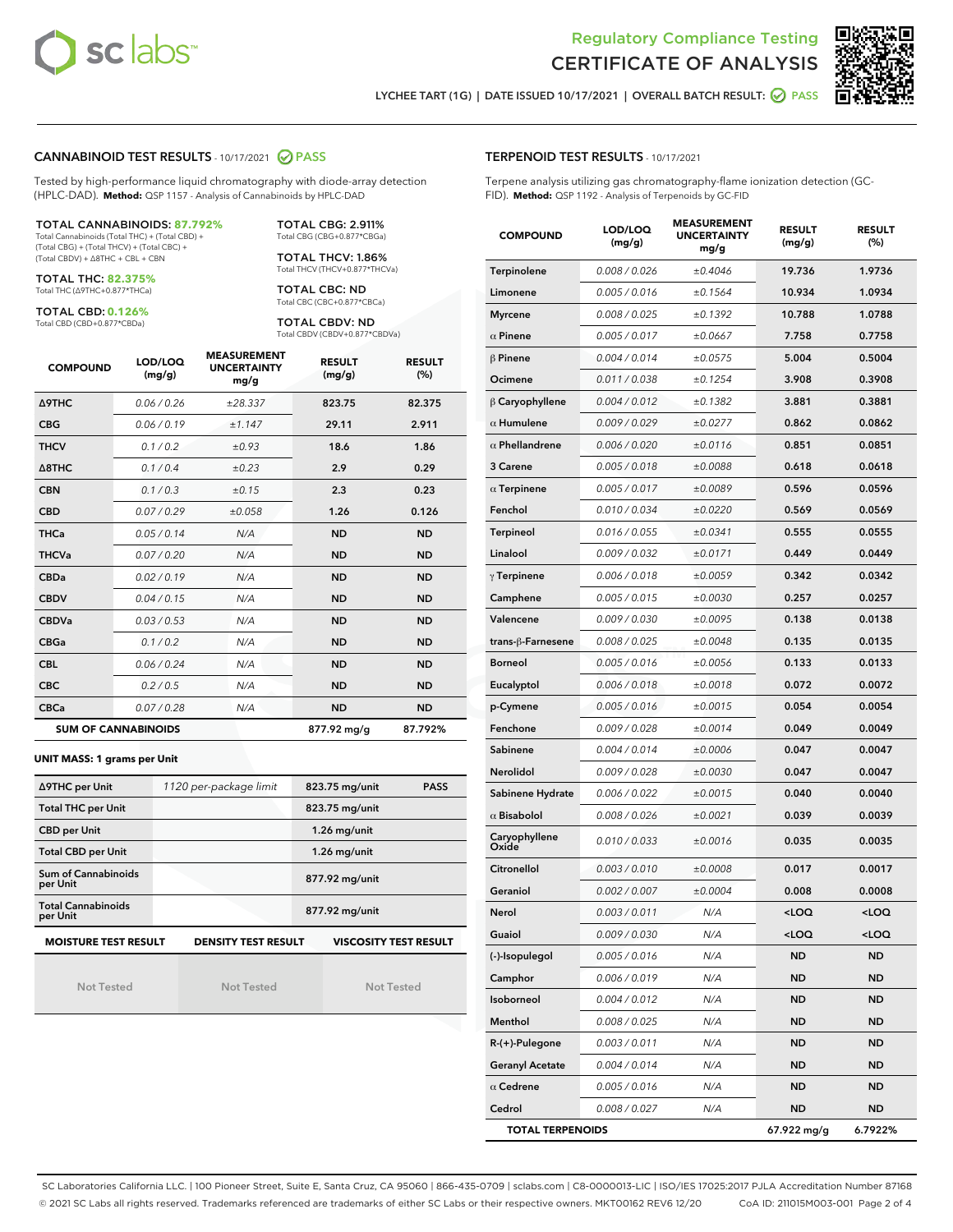



LYCHEE TART (1G) | DATE ISSUED 10/17/2021 | OVERALL BATCH RESULT:  $\bigcirc$  PASS

## CATEGORY 1 PESTICIDE TEST RESULTS - 10/17/2021 2 PASS

Pesticide and plant growth regulator analysis utilizing high-performance liquid chromatography-mass spectrometry (HPLC-MS) or gas chromatography-mass spectrometry (GC-MS). \*GC-MS utilized where indicated. **Method:** QSP 1212 - Analysis of Pesticides and Mycotoxins by LC-MS or QSP 1213 - Analysis of Pesticides by GC-MS

| <b>COMPOUND</b>             | LOD/LOQ<br>$(\mu g/g)$ | <b>ACTION</b><br><b>LIMIT</b><br>$(\mu g/g)$ | <b>MEASUREMENT</b><br><b>UNCERTAINTY</b><br>$\mu$ g/g | <b>RESULT</b><br>$(\mu g/g)$ | <b>RESULT</b> |
|-----------------------------|------------------------|----------------------------------------------|-------------------------------------------------------|------------------------------|---------------|
| Aldicarb                    | 0.03 / 0.08            | $\ge$ LOD                                    | N/A                                                   | <b>ND</b>                    | <b>PASS</b>   |
| Carbofuran                  | 0.02 / 0.05            | $\ge$ LOD                                    | N/A                                                   | <b>ND</b>                    | <b>PASS</b>   |
| Chlordane*                  | 0.03 / 0.08            | $\ge$ LOD                                    | N/A                                                   | <b>ND</b>                    | <b>PASS</b>   |
| Chlorfenapyr*               | 0.03/0.10              | $\ge$ LOD                                    | N/A                                                   | <b>ND</b>                    | <b>PASS</b>   |
| Chlorpyrifos                | 0.02 / 0.06            | $\ge$ LOD                                    | N/A                                                   | <b>ND</b>                    | <b>PASS</b>   |
| Coumaphos                   | 0.02 / 0.07            | $\ge$ LOD                                    | N/A                                                   | <b>ND</b>                    | <b>PASS</b>   |
| Daminozide                  | 0.02 / 0.07            | $\ge$ LOD                                    | N/A                                                   | <b>ND</b>                    | <b>PASS</b>   |
| <b>DDVP</b><br>(Dichlorvos) | 0.03/0.09              | $>$ LOD                                      | N/A                                                   | <b>ND</b>                    | <b>PASS</b>   |
| Dimethoate                  | 0.03 / 0.08            | $\ge$ LOD                                    | N/A                                                   | <b>ND</b>                    | <b>PASS</b>   |
| Ethoprop(hos)               | 0.03/0.10              | $>$ LOD                                      | N/A                                                   | <b>ND</b>                    | <b>PASS</b>   |
| Etofenprox                  | 0.02 / 0.06            | $\ge$ LOD                                    | N/A                                                   | <b>ND</b>                    | <b>PASS</b>   |
| Fenoxycarb                  | 0.03 / 0.08            | $\ge$ LOD                                    | N/A                                                   | <b>ND</b>                    | <b>PASS</b>   |
| Fipronil                    | 0.03 / 0.08            | $\ge$ LOD                                    | N/A                                                   | <b>ND</b>                    | <b>PASS</b>   |
| Imazalil                    | 0.02 / 0.06            | $>$ LOD                                      | N/A                                                   | <b>ND</b>                    | <b>PASS</b>   |
| <b>Methiocarb</b>           | 0.02 / 0.07            | $\ge$ LOD                                    | N/A                                                   | <b>ND</b>                    | <b>PASS</b>   |
| Methyl<br>parathion         | 0.03/0.10              | $\ge$ LOD                                    | N/A                                                   | <b>ND</b>                    | <b>PASS</b>   |
| <b>Mevinphos</b>            | 0.03/0.09              | $\ge$ LOD                                    | N/A                                                   | <b>ND</b>                    | <b>PASS</b>   |
| Paclobutrazol               | 0.02 / 0.05            | $>$ LOD                                      | N/A                                                   | <b>ND</b>                    | <b>PASS</b>   |
| Propoxur                    | 0.03/0.09              | $\ge$ LOD                                    | N/A                                                   | <b>ND</b>                    | <b>PASS</b>   |
| Spiroxamine                 | 0.03 / 0.08            | $\ge$ LOD                                    | N/A                                                   | <b>ND</b>                    | <b>PASS</b>   |
| Thiacloprid                 | 0.03/0.10              | $\ge$ LOD                                    | N/A                                                   | <b>ND</b>                    | <b>PASS</b>   |

#### CATEGORY 2 PESTICIDE TEST RESULTS - 10/17/2021 @ PASS

| <b>COMPOUND</b>          | LOD/LOQ<br>$(\mu g/g)$ | <b>ACTION</b><br><b>LIMIT</b><br>$(\mu g/g)$ | <b>MEASUREMENT</b><br><b>UNCERTAINTY</b><br>$\mu$ g/g | <b>RESULT</b><br>$(\mu g/g)$ | <b>RESULT</b> |
|--------------------------|------------------------|----------------------------------------------|-------------------------------------------------------|------------------------------|---------------|
| Abamectin                | 0.03/0.10              | 0.1                                          | N/A                                                   | <b>ND</b>                    | <b>PASS</b>   |
| Acephate                 | 0.02/0.07              | 0.1                                          | N/A                                                   | <b>ND</b>                    | <b>PASS</b>   |
| Acequinocyl              | 0.02/0.07              | 0.1                                          | N/A                                                   | <b>ND</b>                    | <b>PASS</b>   |
| Acetamiprid              | 0.02/0.05              | 0.1                                          | N/A                                                   | <b>ND</b>                    | <b>PASS</b>   |
| Azoxystrobin             | 0 02 / 0 07            | 0.1                                          | N/A                                                   | <b>ND</b>                    | <b>PASS</b>   |
| <b>Bifenazate</b>        | 0.01/0.04              | 0.1                                          | N/A                                                   | <b>ND</b>                    | <b>PASS</b>   |
| <b>Bifenthrin</b>        | 0.02 / 0.05            | 3                                            | N/A                                                   | <b>ND</b>                    | <b>PASS</b>   |
| <b>Boscalid</b>          | 0.03/0.09              | 0.1                                          | N/A                                                   | <b>ND</b>                    | <b>PASS</b>   |
| Captan                   | 0.19/0.57              | 0.7                                          | N/A                                                   | <b>ND</b>                    | <b>PASS</b>   |
| Carbaryl                 | 0.02/0.06              | 0.5                                          | N/A                                                   | <b>ND</b>                    | <b>PASS</b>   |
| Chlorantranilip-<br>role | 0.04/0.12              | 10                                           | N/A                                                   | <b>ND</b>                    | <b>PASS</b>   |
| Clofentezine             | 0.03/0.09              | 0.1                                          | N/A                                                   | <b>ND</b>                    | <b>PASS</b>   |

## CATEGORY 2 PESTICIDE TEST RESULTS - 10/17/2021 continued

| <b>COMPOUND</b>               | LOD/LOQ<br>(µg/g) | <b>ACTION</b><br>LIMIT<br>$(\mu g/g)$ | <b>MEASUREMENT</b><br><b>UNCERTAINTY</b><br>µg/g | <b>RESULT</b><br>(µg/g) | <b>RESULT</b> |
|-------------------------------|-------------------|---------------------------------------|--------------------------------------------------|-------------------------|---------------|
| Cyfluthrin                    | 0.12 / 0.38       | 2                                     | N/A                                              | ND                      | <b>PASS</b>   |
| Cypermethrin                  | 0.11 / 0.32       | 1                                     | N/A                                              | ND                      | <b>PASS</b>   |
| Diazinon                      | 0.02 / 0.05       | 0.1                                   | N/A                                              | ND                      | <b>PASS</b>   |
| Dimethomorph                  | 0.03 / 0.09       | $\overline{2}$                        | N/A                                              | <b>ND</b>               | <b>PASS</b>   |
| Etoxazole                     | 0.02 / 0.06       | 0.1                                   | N/A                                              | ND                      | <b>PASS</b>   |
| Fenhexamid                    | 0.03 / 0.09       | 0.1                                   | N/A                                              | ND                      | <b>PASS</b>   |
| Fenpyroximate                 | 0.02 / 0.06       | 0.1                                   | N/A                                              | <b>ND</b>               | <b>PASS</b>   |
| Flonicamid                    | 0.03 / 0.10       | 0.1                                   | N/A                                              | <b>ND</b>               | <b>PASS</b>   |
| Fludioxonil                   | 0.03 / 0.10       | 0.1                                   | N/A                                              | <b>ND</b>               | <b>PASS</b>   |
| Hexythiazox                   | 0.02 / 0.07       | 0.1                                   | N/A                                              | <b>ND</b>               | <b>PASS</b>   |
| Imidacloprid                  | 0.04 / 0.11       | 5                                     | N/A                                              | <b>ND</b>               | <b>PASS</b>   |
| Kresoxim-methyl               | 0.02 / 0.07       | 0.1                                   | N/A                                              | ND                      | <b>PASS</b>   |
| Malathion                     | 0.03 / 0.09       | 0.5                                   | N/A                                              | <b>ND</b>               | <b>PASS</b>   |
| Metalaxyl                     | 0.02 / 0.07       | $\overline{c}$                        | N/A                                              | <b>ND</b>               | <b>PASS</b>   |
| Methomyl                      | 0.03 / 0.10       | 1                                     | N/A                                              | ND                      | <b>PASS</b>   |
| Myclobutanil                  | 0.03/0.09         | 0.1                                   | N/A                                              | <b>ND</b>               | <b>PASS</b>   |
| Naled                         | 0.02 / 0.07       | 0.1                                   | N/A                                              | ND                      | <b>PASS</b>   |
| Oxamyl                        | 0.04 / 0.11       | 0.5                                   | N/A                                              | ND                      | <b>PASS</b>   |
| Pentachloronitro-<br>benzene* | 0.03 / 0.09       | 0.1                                   | N/A                                              | ND                      | <b>PASS</b>   |
| Permethrin                    | 0.04/0.12         | 0.5                                   | N/A                                              | <b>ND</b>               | <b>PASS</b>   |
| Phosmet                       | 0.03 / 0.10       | 0.1                                   | N/A                                              | ND                      | <b>PASS</b>   |
| Piperonylbu-<br>toxide        | 0.02 / 0.07       | 3                                     | N/A                                              | <b>ND</b>               | <b>PASS</b>   |
| Prallethrin                   | 0.03 / 0.08       | 0.1                                   | N/A                                              | <b>ND</b>               | <b>PASS</b>   |
| Propiconazole                 | 0.02 / 0.07       | 0.1                                   | N/A                                              | ND                      | <b>PASS</b>   |
| Pyrethrins                    | 0.04 / 0.12       | 0.5                                   | N/A                                              | ND                      | <b>PASS</b>   |
| Pyridaben                     | 0.02 / 0.07       | 0.1                                   | N/A                                              | <b>ND</b>               | <b>PASS</b>   |
| Spinetoram                    | 0.02 / 0.07       | 0.1                                   | N/A                                              | ND                      | <b>PASS</b>   |
| Spinosad                      | 0.02 / 0.07       | 0.1                                   | N/A                                              | ND                      | <b>PASS</b>   |
| Spiromesifen                  | 0.02 / 0.05       | 0.1                                   | N/A                                              | <b>ND</b>               | <b>PASS</b>   |
| Spirotetramat                 | 0.02 / 0.06       | 0.1                                   | N/A                                              | ND                      | <b>PASS</b>   |
| Tebuconazole                  | 0.02 / 0.07       | 0.1                                   | N/A                                              | ND                      | <b>PASS</b>   |
| Thiamethoxam                  | 0.03 / 0.10       | 5                                     | N/A                                              | <b>ND</b>               | <b>PASS</b>   |
| Trifloxystrobin               | 0.03 / 0.08       | 0.1                                   | N/A                                              | <b>ND</b>               | <b>PASS</b>   |

SC Laboratories California LLC. | 100 Pioneer Street, Suite E, Santa Cruz, CA 95060 | 866-435-0709 | sclabs.com | C8-0000013-LIC | ISO/IES 17025:2017 PJLA Accreditation Number 87168 © 2021 SC Labs all rights reserved. Trademarks referenced are trademarks of either SC Labs or their respective owners. MKT00162 REV6 12/20 CoA ID: 211015M003-001 Page 3 of 4